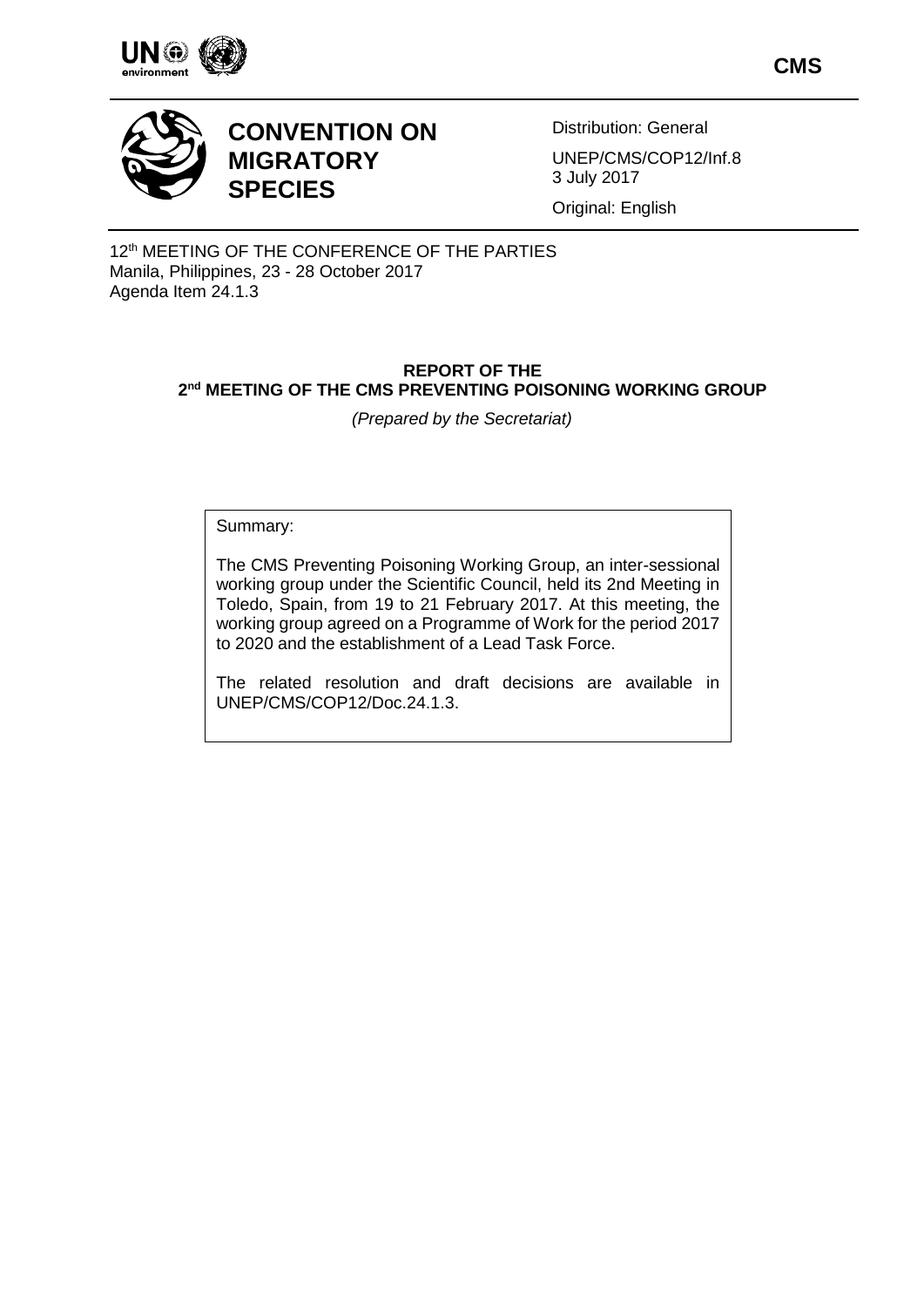# **REPORT OF THE 2 nd MEETING OF THE CMS PREVENTING POISONING WORKING GROUP**

The 2nd Meeting of the CMS Preventing Poisoning Working Group (PPWG) took place in the Castillo de San Servando in the city of Toledo, Spain, from 19 to 21 February 2017, back to back with the Overarching Workshop to Develop a Multi-species Action Plan to Conserve African-Eurasian Vultures (Vulture MsAP; 16 to 19 February 2017). Both meetings were organized by the Spanish Ornithological Society (SEO), the BirdLife International partner organization in Spain, and generously supported by the Regional Government of Castilla-La Mancha and the Coordinating Unit of the Raptors MOU in Abu Dhabi.

List of participants: see Annex 1 of this document.

# Day 1: Field trip

1. On the first day of the meeting, the participants had the opportunity to visit Cabañeros National Park, an area of Mediterranean forest and open savannah ("dehesas"), and to observe several species of vultures, eagles and other birds.

# Day 2: Working Session at San Servando Castle, Toledo

# **Session 1.**

# *Agenda Item 1.0: Welcoming Remarks*

2. Mr Borja Heredia, Head of the Avian Unit of the CMS Secretariat, opened the Meeting welcoming participants at the venue San Servando Castle in Toledo. He gave the floor to Mr Agapito Portillo, Vice Councillor for Environment of the Regional Government of Castilla-La Mancha.

3. Mr Portillo welcomed the participants of the meeting to Toledo. He raised the significance of poisoning as a serious threat to wildlife. He said that the Region of Castilla-La Mancha was of high importance particularly for birds of prey, and that poisoning was prohibited by law. There was also an adaptation of the environmental legislation and the consideration of poisoning in the hunting law. Himself had been much involved in the initiative for a strategy against illegal wildlife poisoning. In the end of his speech, Mr Portillo underlined the importance of the conservation of natural resources and wished that the CMS work would significantly contribute to the eradication of illegal poisoning.

4. Mr Heredia expressed again his thanks to the Vice Councillor for Environment for his welcoming address and for the generous support of the Regional Government which had made this meeting possible.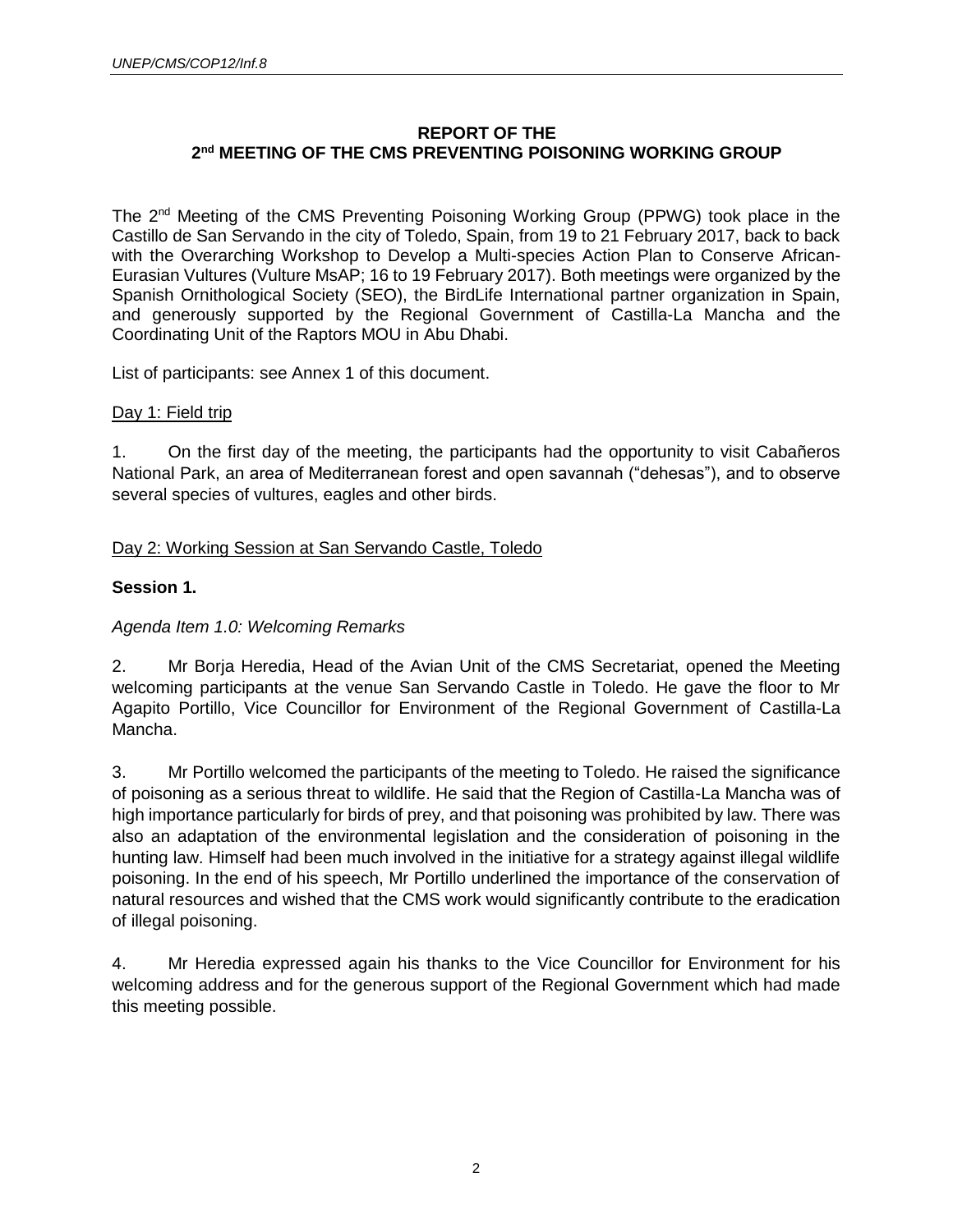*Agenda item 2.0: Introductory remarks from the CMS Secretariat*

5. Mr Heredia made comments on the PPWG and the general organization and procedure of the meeting.

# *Agenda item 3.0: Appointment of Chair and Vice Chair*

6. Mr Heredia announced that a Chair and a Vice Chair would be appointed for the procedure of the meeting. He proposed Ms Beatriz Arroyo as the Chair and Mr Mohammad Asghari Tabari as Vice Chair. There were no objections to this proposal, and the Chair and the Vice Chair were elected accordingly.

### *Agenda item 4.0: Introduction of participants; adoption of agenda and meeting schedule*

7. The Chair Ms Beatriz Arroyo introduced herself and asked all participants for a short introduction of each of them. Then she presented the main items of the agenda, and gave the floor back to Mr Heredia.

### *Agenda item 5.0: Workshop outline and modus operandi*

8. Mr Heredia explained details of the workshop procedure, particularly with regard to the envisaged work in breakout groups to discuss specific issues of poisoning of migratory birds as part of the development of a Programme of Work (POW) on poisoning

# **Session 2.**

### *Agenda item 6.0: Updates from working group members*

(details of the presentations reported below are included in the electronic presentation files which were circulated to all members of the working group for internal use after the meeting).

9. The session was opened by a presentation given by Mr Nick P. Williams, Programme Officer of the Memorandum of Understanding on the Conservation of Migratory Birds of Prey in Africa and Eurasia (Raptors MOU). Mr Williams conveyed a message from the Overarching Workshop to Develop a Multi-species Action Plan to Conserve African-Eurasian Vultures (Vulture MsAP), which had taken place immediately before the meeting of the PPWG. He highlighted CMS Resolution 11.14 as a basis for the development of an MsAP and presented its organizational framework, consisting of the Vulture MsAP Working Group (VWG), a Steering Group, three regional coordinators and the process of four regional workshops (Dakar, Monfrague, Mumbai and Sharjah) and one overarching workshop in Toledo.

10. Mr Williams emphasized that poisoning was the global threat with the most impact on vultures, mainly driven by human-wildlife conflict. It included unintentional poisoning through baits set for predator control, by non-steroidal anti-inflammatory drugs (NSAIDs), by lead ammunition, and intentional poisoning resulting from traditional belief-use and sentinel poisoning related to poaching of elephants and other big game (e.g. in cases when wheeling of vultures indicated poaching incidents, several hundred birds died from only one poisoned carcass). Regionally, habitat loss (in Northern Africa) and exposure to veterinary pharmaceuticals such as diclofenac (South Asia) represented major threats.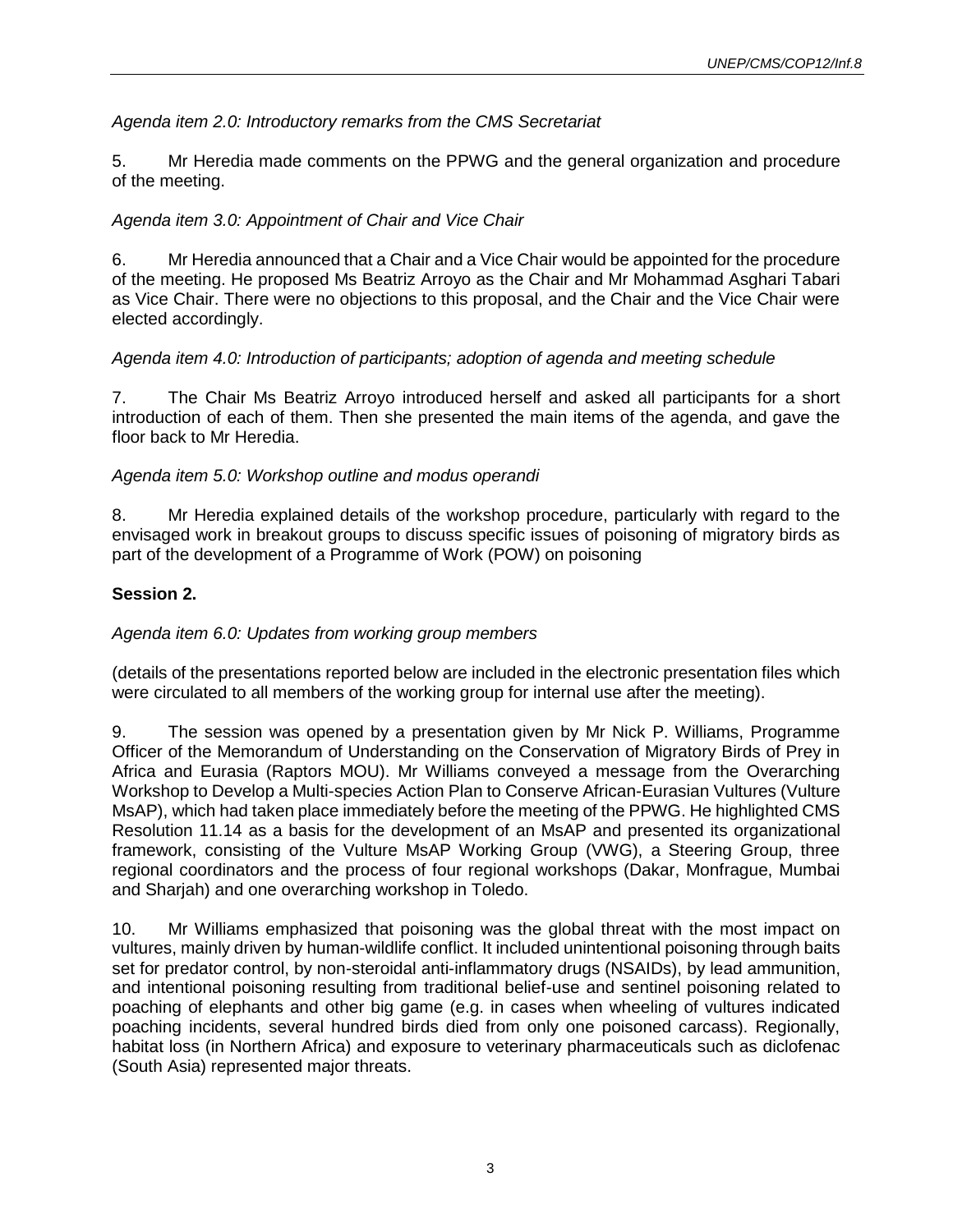11. The main goal of the Vulture MsAP was the reduction of mortality of vultures resulting from the sources of poisoning mentioned, as Mr Williams explained. He highlighted the linkages between the framework of the Vulture MsAP and the PPWG, based on the fact that prevention of poisoning was the highest priority. The aim should be to complement the activities, identify gaps and avoid duplication of actions. He stated that the framework of actions reflected CMS Resolution 11.15 on poisoning, and sought to reflect the Vulture MsAP actions in the PPWG Programme of Work (POW). The Vulture MsAP would be willing to lead on certain actions. Synergies had already begun with the two back-to-back meetings. He suggested a cross representation in each regional group structure. It would be important to join forces in non-CMS Parties and thus to promote awareness raising. He announced a public consultation on the Vulture MsAP in two to three weeks.

12. Mr. Tim Snow, Wildlife Poisoning Prevention and Conflict Resolution South Africa, suggested the participation of the Signatory Countries of the African Convention of Nature and Natural Resources in the process of the Vulture MsAP. Mr Williams said that this was indeed a very valuable suggestion and thanked him for the proposal.

13. Afterwards, Mr Mahdavi, University of Tehran, Islamic Republic of Iran gave his presentation titled "Preventing wildlife poisoning: a case study from Iran and applicable international vs national regulatory issues". He based his experience on 45 years of research on pesticides. He stated that the Sustainable Development Goals (SDGs) 6 and 12 were the most related to preventing poisoning, and drew a distinction between natural (by bioactive plant compounds) as opposed to man-made poisoning (since industrialization).

14. Regarding the global use of pesticides in agriculture, he emphasized that less than 10,000 insect species were considered as being pests. He stated that in Iran, aldicarb (carbamate; LD50=2mg/kg; addition by T. Snow: Acute oral (rat) 0.93mg/kg, male rabbits percutaneous 20mg/kg; Bobwhite quail 71mg/kg in diet reference: Tomlin C, 1994, Teh Pesticide Handbook; British Crop Protection Council, Surrey UK) was still heavily in use, causing poisoning of wetlands, which had become hotspots for bird poisoning. He namely mentioned the region of Fereydun Kenar as an area where poisoning and illegal killing of birds was particularly acute. He acknowledged the initiative of Rachel Carson and her research on poisoning of wetlands in this context. As an alternative to synthetic pesticides, he highlighted the Neem tree, *Azadirachta indica,* in the Persian Gulf as a natural pesticidal plant

15. For Iran, Mr Mahdavi explained that the lack of infrastructure was the crucial reason for the lack of enforcement of existing legislation. Smuggling of banned pesticides was a severe issue. Rodenticides were liberally used without regulation, and best practice guidelines were not followed, and programme baiting not applied. In general, scientific results were available, but implementation into practice was mostly lacking.

16. With regard to poison-baits, he said that in most cases, non-target species were affected. There were no veterinary toxicology diagnostic facilities available in Iran. Law enforcement could be risky, and 115 environmental guards had been killed by criminals over the last 40 years.

17. Regarding veterinary pharmaceuticals, Mr Mahdavi stated that diclofenac was basically available to everybody, as it could be purchased in pharmacies and often misused, although it was banned.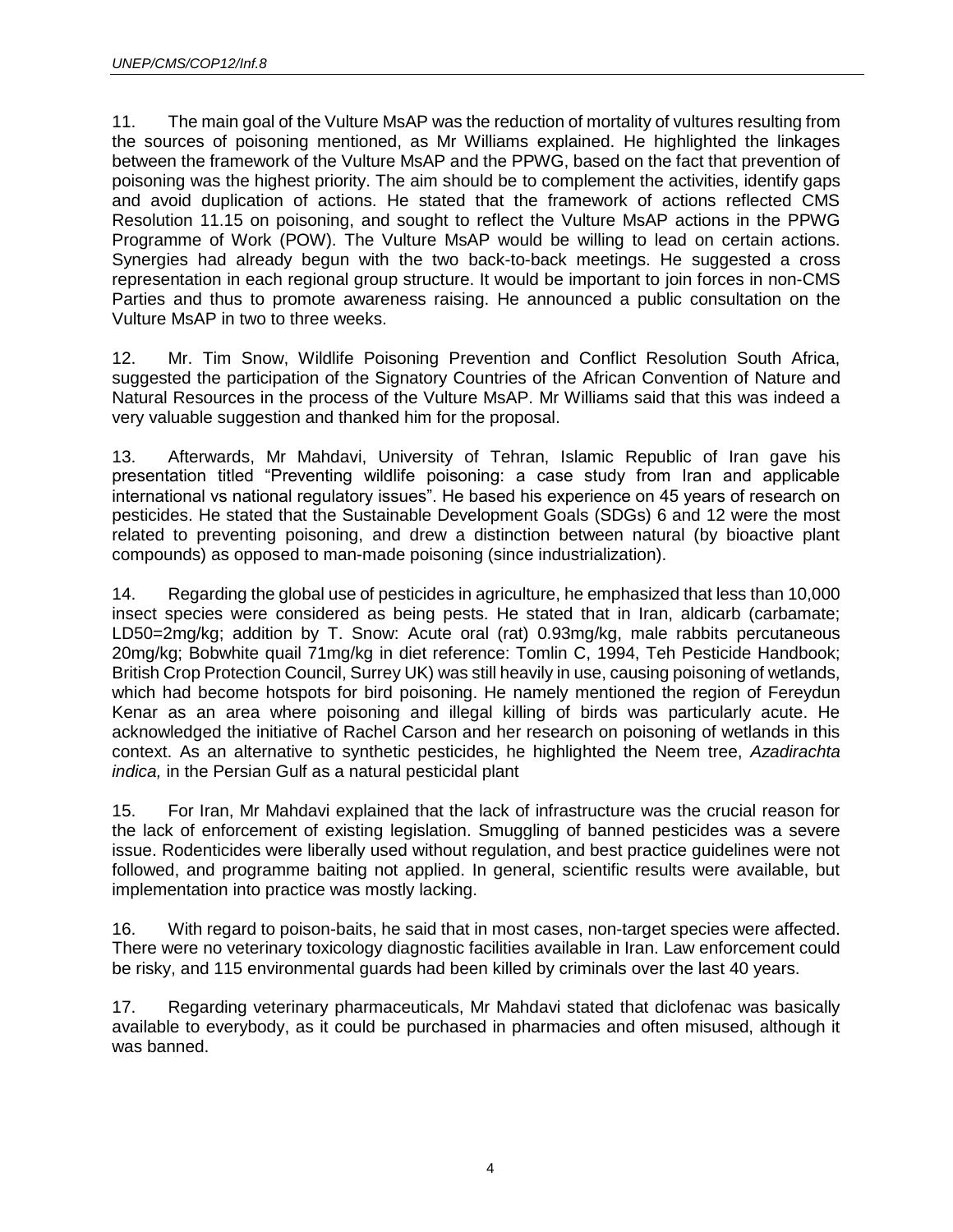18. With regard to pollution from lead ammunition he said that there were no regulations in Iran. Only recently, hunting had been temporarily banned due to avian influenza outbreaks. He highlighted the global alliance on lead pollution as an outcome of UNEA2.

19. The Chair added that also in Europe, the situation regarding the use of rodenticides harmful to birds was still far from being solved.

20. In the following talk, Mr Rubén Moreno-Opo, of the Ministry of Environment, Spain, presented the "Spanish Strategy against the use of poison-baits. Successes and challenges". He explained the national strategy had been developed in consultation with the regions and had been approved by the National Commission for Nature Protection. Thereafter several regions had developed their own strategies.

21. He said that most cases of poisoning recorded affected vultures, Spanish Imperial Eagle and Red Kite populations. The lack of a coordinated national database was problematic, but databases of NGOs existed. Since 1990, more than 6,300 fatalities had been recorded (1,656 Griffon Vultures, 1,187 Red Kites and a number of other species). He explained that humanpredator conflict, lack of sustainable management, traditional impunity of poachers, former insufficiency at judiciary level and political commitment were the main reasons for bird poisoning. The main objectives of the strategy were the improvement of knowledge, deterrence of criminals and prosecution of crime. With regard to these priority lines, Mr. Moreno-Opo illustrated the large variety of specific implementation measures. In this connection, he highlighted the efforts made by the Autonomous Regions in Spain over the last 20 years by establishing legally binding regional strategies, as well as by the patrols of SEPRONA (Guardia Civil) and the key role of conservation NGOs within the ANTIDOTO-Program and the *Life*+VENENO Projects. He also described the particularly positive roles of other stakeholders such as hunters and farmers, jurisdiction and coordination by the Spanish Ministry of Agriculture, Fisheries, Nutrition and Environment.

22. The assessment had shown positive effects of the programme on vultures, eagles and Brown Bears, while there were no changes in wolf populations, and further decline of Red Kite populations.

23. Mr Moreno-Opo summarized the still existing challenges in inter-agency coordination, protocol optimization, enforcement regarding the accessibility of toxins, awareness raising, reconciling human-wildlife conflict and judiciary involvement.

24. Mr David Stroud, UK, asked about the decline of numbers, and the possible influence of reporting efforts in recent years on the structure of data. Mr Moreno-Opo responded that there was a potential influence from that because with the beginning of the economic crisis less money had been available for controls and surveillance. He repeated that there was still a lack of coordination among the existing databases.

25. Mr Rafael Mateo, University of Castilla-La Mancha, asked about the role of poisoning for livestock protection, and about diclofenac. Mr Moreno-Opo responded that farmers were aware of the risk of diclofenac, and for the moment there were no incidents and no negative effects on vulture populations recorded.

26. Mr. David de la Bodega (SEO/BirdLife Spain) presented the "ANTIDOTO Program, a model of NGO cooperation to combat wildlife poisoning". He stated that poisoning was one of the most serious threats to wildlife. He illustrated the ANTIDOTO alliance of Spanish environmental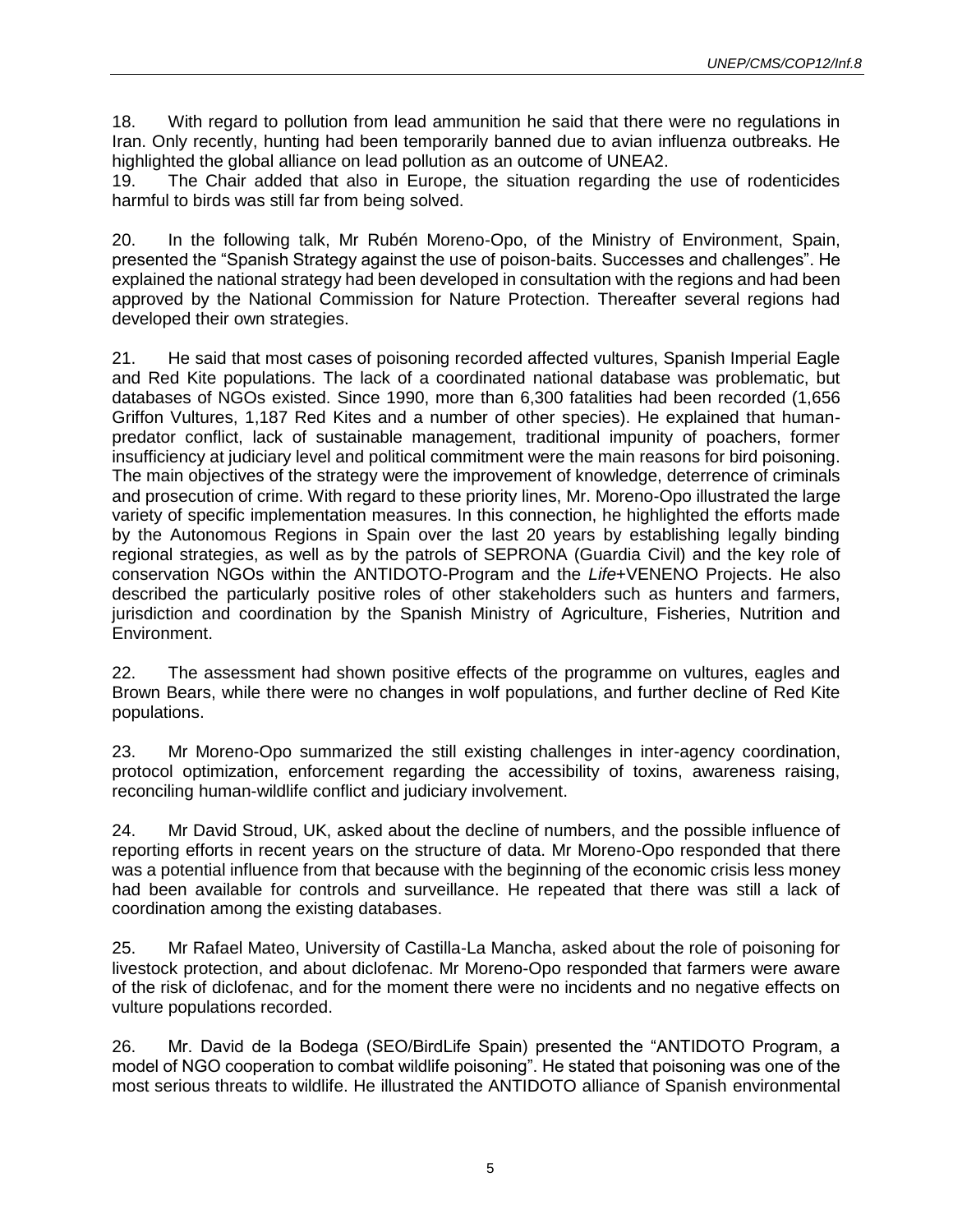and conservation NGOs, and the role of SEO/BirdLife, being one of the most influential NGOs of the country with 12,000 members and 9 Regional Offices throughout the national territory.

27. Mr de la Bodega described the historical background of wildlife poisoning in Spain, with "poisoners" being professionals, whose work had been socially and legally recognized to control predators until 1983. He stated that 18,503 cases had been reported between 1992 and 2013, but that the actual figure might be ten times higher. He stated that predator control in hunting estates was the main source of poisoning of wildlife together with its use for the protection of livestock.

28. He described the start of the ANTIDOTO Program in 1997, in which 10 NGOs were involved. Their role was to prevent and refine knowledge on the impact of environmental wildlife crime, disseminate the consequences, ensure law enforcement, do political lobby and implementation. SEO/BirdLife, as one of the organizations of the ANTIDOTO Program, has launched several initiatives to fight against poisoning. One of these initiatives has been *Life+VENENO*, coordinated by the organization between 2010 and 2015. This initiative was supported by the EU LIFE Program, the Spanish Government and several Regional Governments. Major achievements of *Life+VENENO* included a protocol on how to collect samples correctly and the chain of custody, promoting and participating in drafting the National Strategy against the illegal use of poison baits in the environment and in the establishment of the Phone SOS VENENO for reporting poisoning incidents. One particular initiative targeted the massive use of rodenticides, e.g. against voles in order to achieve a ban of the most dangerous substances. Significant results of *Life+VENENO* included a reduction of impunity and an increase in legal actions, better supply of equipment for enforcement officers, the establishment of alternatives to poison on croplands e.g. on Tenerife Island (water supply for lizards and birds to prevent damage to crops) and better livestock predation monitoring on Fuerteventura of the use of measures to prevent predation.

29. Mr de la Bodega raised the importance of the fight against wildlife poisoning on the international level. In this respect, he highlighted CMS initiatives, such as the meetings of the PPWG, and of the European Network against Environmental Crime (ENEC), launched by SEO/BirdLife and the RSPB, which developed a EU Action Plan to Prevent Illegal poisoning of Wildlife. In this connection, he reported on an ENEC study on the degree of implementation of EU Directive 2008/99/EC on environmental crime, revealing a lack of alignment of penalties in the EU.

30. Mr David Scallan, Federation of Associations for Hunting and Conservation in the EU (FACE), asked to what extent the reduction of illegal poisoning had succeeded, and what evidence supported the statement regarding the major role of hunting in wildlife poisoning. Mr de la Bodega responded that based on the report, 65 per cent of poisoning had been revealed to be related to hunters and hunting ground managers. The situation had been improving, but there was a lack of toxicological analyses in some regions, and in consequence, proof had been lacking in many incidents.

31. Ms Arroyo commented that a correlational analysis had shown that the highest number of poisoning incidents in Spain had been recorded in areas where small game species are hunted rather than in livestock areas. Prevailing legal methods of predator control have been described as "not useful" by some game managers, and this may have led to the use of illegal methods.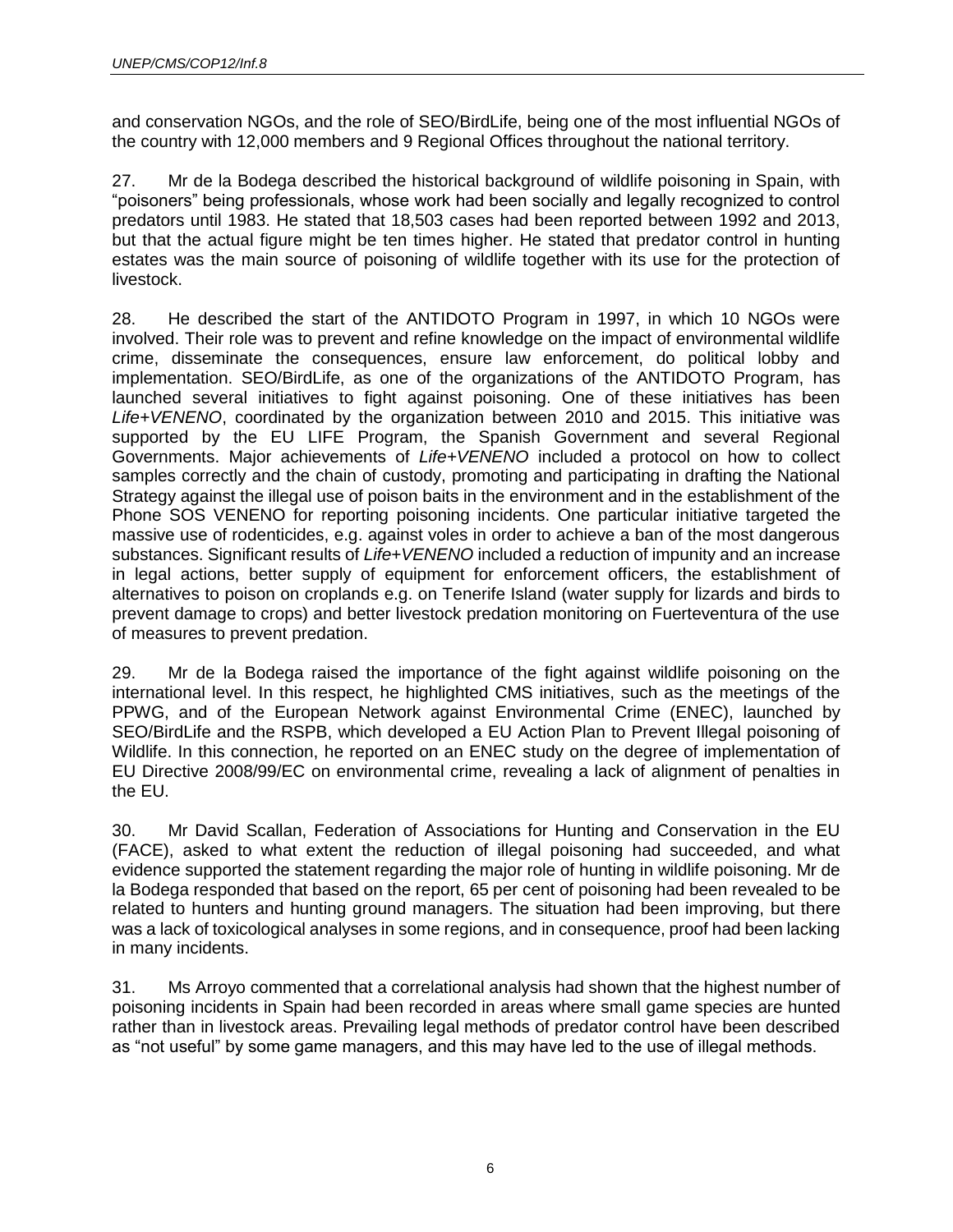32. Mr Luis Fernando Solanas Almalé, SEPRONA, Guardia Civil Spain, commented that the most efficient way to fight poisoning was to combat organized crime. Police methods should be applicable, such as DNA analysis, and better data exchange was highly needed.

33. Mr Rhys Green, Cambridge University, UK, commented that in the UK, the proportion of cases going into laboratories that was related to poisoning was recorded, as an indirect measurement for evaluating the impact of poisoning.

34. Mr Jovan Andevski, Vulture Conservation Foundation (VCF), commented that the antipoisoning work in Spain was impressive, and that this should be adopted by other countries.

35. Mr Mohammed Shobrak, Taif University, Saudi Arabia, asked if any effect to humans from poison baits was reported. In that case, these data should be used for awareness-raising. Mr de la Bodega responded that two cases had become known in Spain in the last years.

36. Mr Snow mentioned the problem with aldicarb generics from China. Mr de la Bodega mentioned that in Spain, it was still easy to buy aldicarb via the internet.

*Agenda item 7.0: Review of progress in the implementation of the poisoning guidelines: results of the questionnaire*

37. Mr Tilman Schneider, Associate Programme Officer at the CMS Secretariat, presented the results of the questionnaire which had been sent out to the members of the PPWG for consultation on the progress of the implementation of the CMS Guidelines to Prevent the Risk of Poisoning to Migratory Birds in November 2016. Based on the ten reports received, it became apparent that the implementation progress regarding the prevention of poisoning from most of the sources had been small (details are provided in the meeting document UNEP/CMS/PPWG2/Doc.2).

38. Mr Schneider also illustrated the comments on the areas of most inadequate implementation as reported by the PPWG members and the suggestions from the experts on how to improve the questionnaire for the purpose of government consultations.

Agenda item 8.0: Plenary discussion: agreement on a reporting mechanism within the working group and the format and content of the questionnaire

39. Mr Stroud commented that it was most important to ask for the status of national reports under the obligations of Parties under CMS. He emphasized that it was crucial to assess how many data actually existed and to ensure that the status of data among countries was comparable.

40. Mr Mahdavi mentioned that with regard to pesticides, including acaricides and nematicides, their licensing should be taken into account.

41. Regarding the improvement of the reporting, Ms Nicola Crockford, RSPB/BirdLife International suggested to hold the discussion on the POW first and then on the strategy of reporting.

42. Mr Andevski commented that more precise questions would be needed, and product names should be included for better identification.

43. Mr Snow commented that a stronger focus on hotspots would be helpful.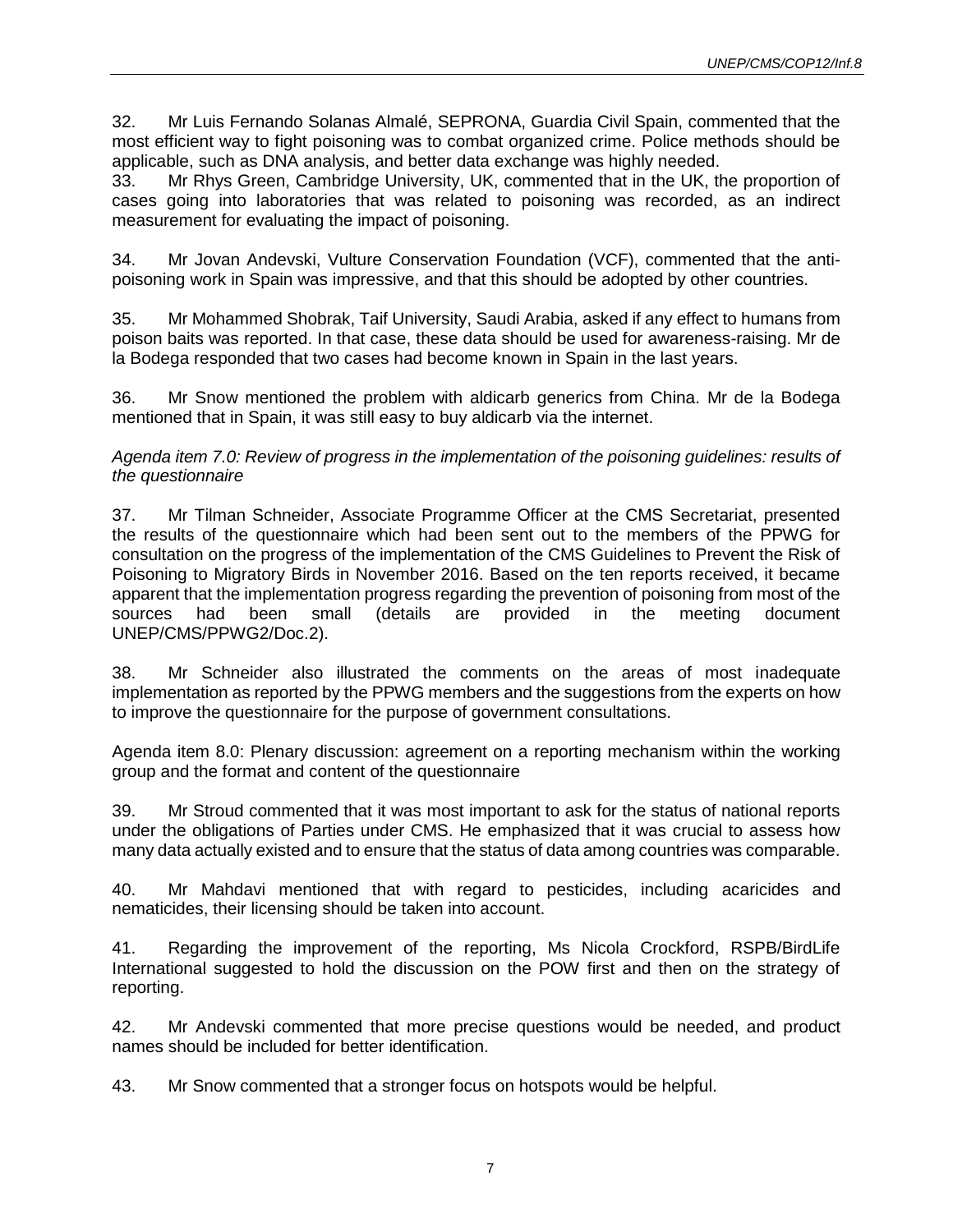44. Ms Claire Mirande, International Crane Foundation (ICF), mentioned that it would be helpful to test the level of information of governments.

# **Session 3.**

*Agenda item 9.0: Introduction to the working group's Programme of Work (POW): agreement on the POW's template*

45. Mr Heredia introduced to the template of the POW, which was used as the basis for the work in breakout groups afterwards. The breakout groups (BGs) were established and discussed the poisoning issues in the following constellation:

BG1: insecticides and rodenticides (Facilitator Mr Olivier Biber; Rapporteur and Note taker: Ms Nicola Crockford.)

BG2: poison bait and veterinary drugs (Facilitator and Rapporteur: Mr Jovan Andevski; Note taker: Rubén Moreno-Opo)

BG3: lead (Facilitator: Beatriz Arroyo; Rapporteur and Note taker: David Stroud)

46. The outputs of the breakout groups were added to the POW template provided by the CMS Secretariat.

### **Session 4.**

*Agenda item 10.0: Continuation of breakout groups*

47. See procedure under 45 and 46

*Agenda item 11.0: Plenary discussion: feedback from the breakout groups and adoption of the POW*

48. The Rapporteurs of the BGs reported on the outputs of the group work. The Rapporteur of the BG, Mr Stroud said that the BG on lead had not been able to fill in the template and would like to provide a more elaborated draft the following day. All participants agreed to that proposal. Important actions highlighted during the BG work were

-for BG1: A desk study should be conducted to list substances of high risk to birds in each region, using the same methodology; the Rotterdam Convention could assist in developing appropriate criteria; enforcement needed to be improved; promotion of a global harmonization system; promotion of integrated pest management, biological control and organic farming; mapping of pesticide use against vulnerable bird populations/communities; identification of connections of wetlands with rice paddies; identification of hotspots; communication, education and awareness programmes; green market for pesticides.

-for BG2: Mr José Tavares, VCF, mentioned that a review of legislation was missing, which would show the legal status of toxic compounds; Ms Mirande mentioned that poison was also used to kill cranes; Ms Arroyo added that it was crucial to minimize the human-wildlife conflict.

-for BG3: There was the need for a Task Force (TF) on lead to push the issue forward and maintain the current momentum; it would be important to match the POW with the terms of reference (TOR) of the Lead TF; lead was not seen as priority by national governments; it was crucial to understand the barriers for a change and identify appropriate stakeholders to effectively initiate a transition. The Guidelines needed to be translated into actions; a report should be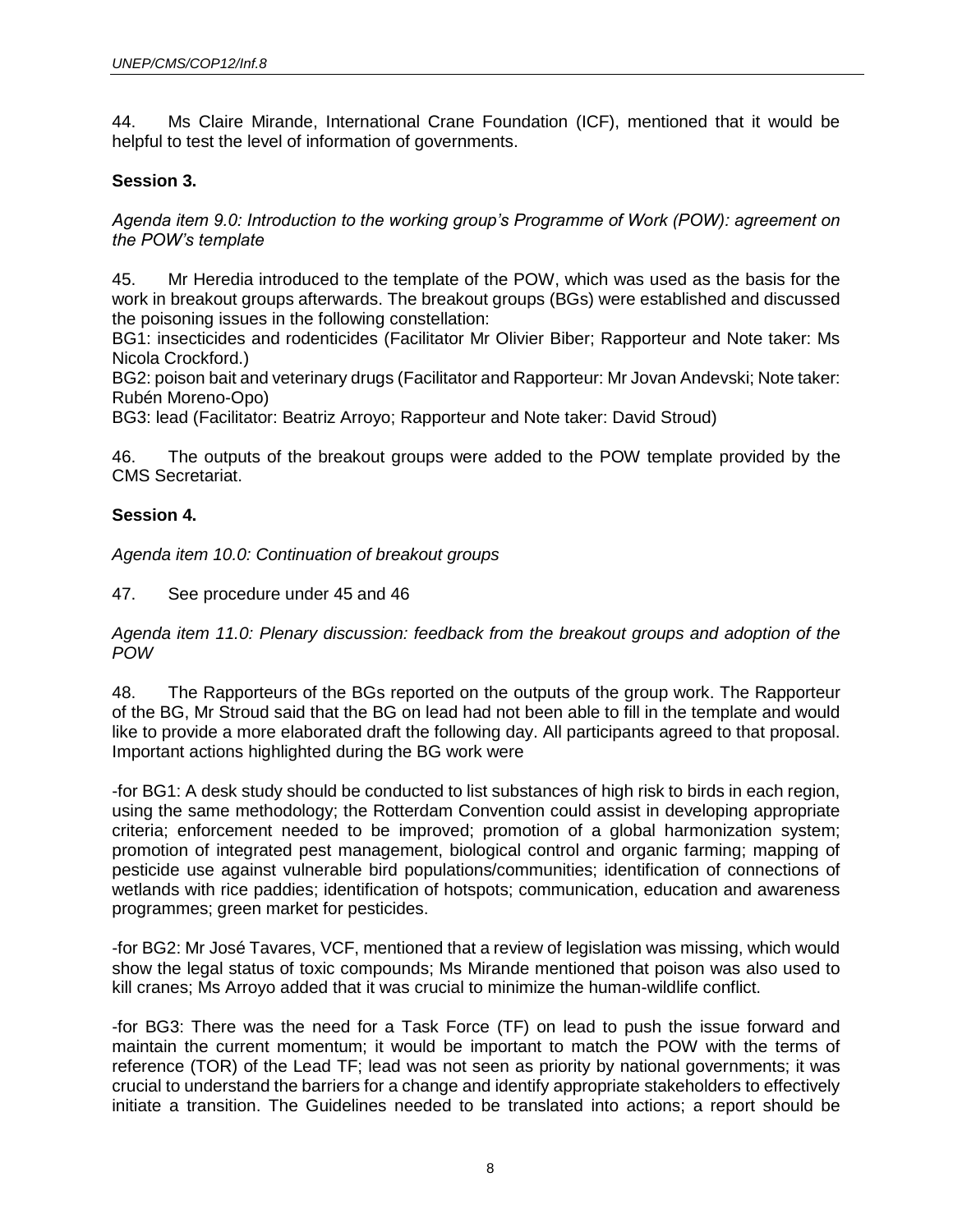submitted to the Scientific Council; risk assessment should be promoted; resource mobilization to be improved; fish-eating waterbirds should be considered more specifically; translation of the Guidelines (by volunteers if necessary) in other languages would be helpful for dissemination; the Guidelines were already available in English, French and Spanish; regional workshops should be envisaged; a website for evidence, policy and practical resources would be useful.

### Day 3: Working Session at San Servando Castle, Toledo

### **Session 5.**

*Agenda item 12.0: Presentation by Mr Rafael Mateo (IREC). "Incidence of lead poisoning in wild birds and regulations adopted on the use of lead ammunition"* 

(details can be found in the circulated PDF-version of the presentation)

49. In his presentation, Mr Mateo reported that lead shot was the most important cause for lead poisoning of waterbirds. Lead entered the birds' system either through ingestion directly from the environment or from pellets embedded in the bodies after being injured from shooting.

50. He showed that in Spain, three large areas had been identified with more than 300 lead shot pellets per square meter, but in other parts of Europe, contamination between 50 and 300 shots per  $m<sup>2</sup>$  had been recorded as well. Mallard, Common Pochard and Pintail were the most affected species. He displayed a graph showing that species with the highest prevalence of lead shot showed the strongest negative population trends. Red-Breasted Goose was less affected. Whooper Swan had shown 10-45 per cent prevalence of lead poisoning; Greater Flamingo 24 per cent, for example.

51. Upland bird species were less affected than waterbirds. In upland hunting areas for Redlegged Partridge, 7.4 shots per  $m^2$  and for Common Pheasant 0.46 shots per  $m^2$  had been found. However, in the U.S., Chukar Partridge was relatively strongly affected (9.3 per cent lead shot prevalence).

52. In Steller's Sea Eagle and White-tailed Eagle, lead poisoning resulted mainly from the animals feeding on carcasses contaminated with lead shot and bullet fragments (e.g. Greylag Goose 44.4-65.3 per cent prevalence). In White-tailed Eagle in Germany, 18-28 per cent of mortality was due to lead poisoning.

53. Mr Mateo presented the methods for analyzing, including non-invasive screening to identify regurgitated pellets, feather analysis, blood and bone screening.

54. In Griffon Vultures in Spain, lead levels of more than 200 ng per milliliter of blood had been found in 35.7 to 91 per cent of all samples in three different regions monitored (in Aragón 5.6 per cent with more than 500 ng Pb/ml).

55. Mr Mateo illustrated the adverse effects of lead to general health status, immune response, reproduction and bone composition in birds.

56. He illustrated the strong effects of mortality due to lead contamination of carcasses to the population of the Californian Condor.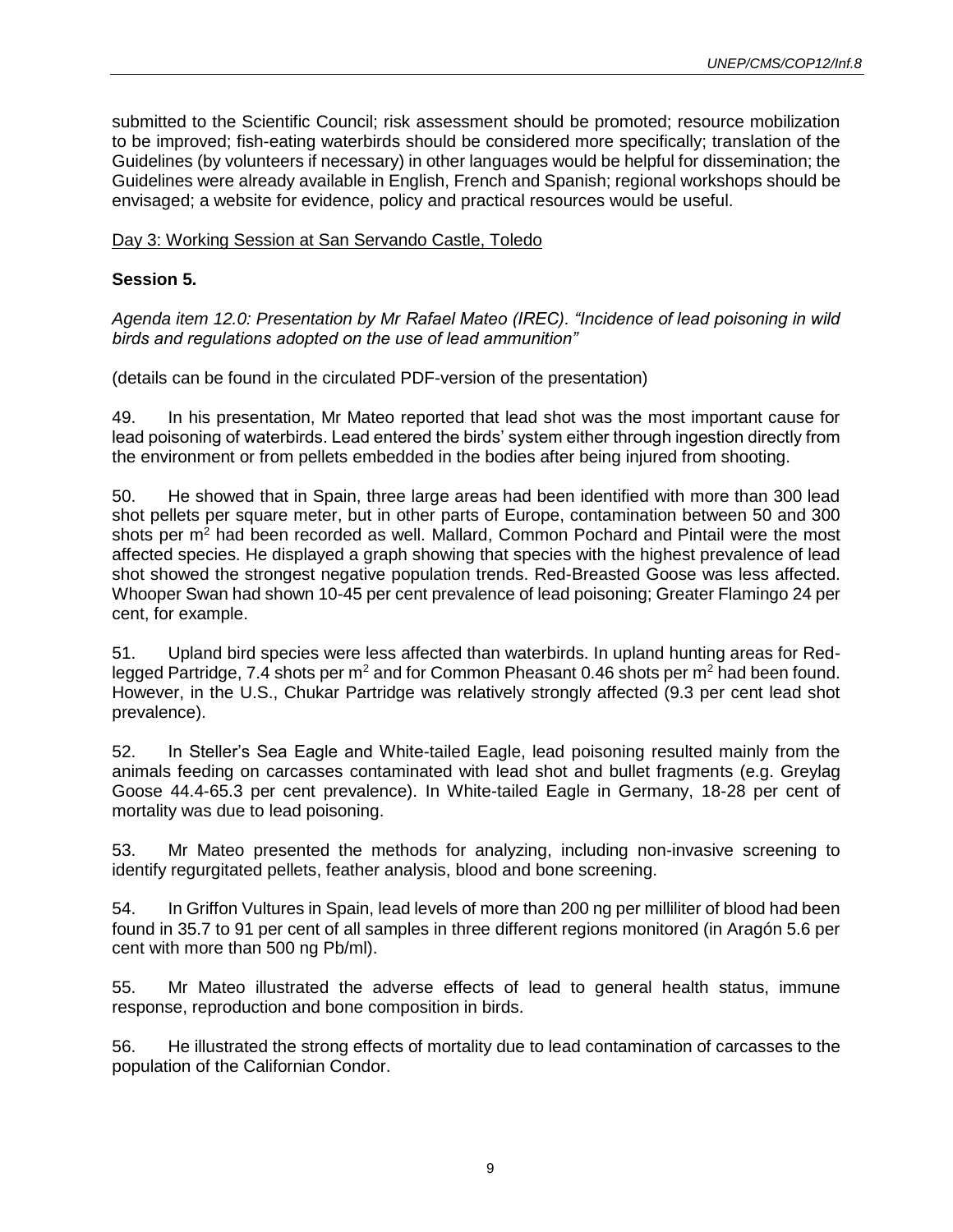57. He then presented the readily available alternatives to lead shots and bullets, such as steel ammunition. He mentioned that in Spain, the use of lead ammunition was prohibited in Natura 2000 and Ramsar sites (wetlands of international importance), but not prohibited in some rice fields, which posed a risk since these areas could be closely located to each other and were both used by waterbirds, making the ban on lead ineffective. In Catalonia, for example, rice paddies were not recognized as wetlands, and thus the ban on lead shots would not apply.

58. He presented data on non-compliance with the lead ammunition regulations in Illinois, U.S. (non-compliance 1.1-1.8 per cent), and the UK (non-compliance 68-70 per cent). He showed data from his publications on lead prevalence in Mallards and Common Pochards over several years, showing still relatively high numbers because of continuing use in many areas. There was a reduction of contamination with reduction in the use of lead ammunition.

59. Mr Mateo reported that the ban of lead ammunition did not show long-term negative effects on hunting bags. Hunting bags had been indeed increasing after the ban. He also showed that the efficacy of copper bullets was not lower, but tended to be higher than lead bullets.

60. With regard to meat for human consumption, he illustrated the effect of embedded and ingested shot on lead levels in meat, also shown for different hunting seasons.

61. Mr. Stroud commented that a recent Ramsar Resolution considered rice paddies as wetlands.

62. Mr Botha commented that in Bearded Vultures in Botswana, high lead levels had been recorded in spite of a hunting ban existing for eight years.

63. Mr Scallan commented that time, awareness and flexibility would be needed when discussing the issue of lead ammunition use.

64. Ms Ruth Cromie, Wildfowl and Wetlands Trust (WWT), commented that food safety for shooters was an important issue. The problem also involved poor compliance by the shooters on the ground.

# **Session 6.**

*Agenda item 13.0: Discussion on the content of a draft resolution on bird poisoning to be submitted to CMS COP12 in October 2017*

65. Mr Heredia explained that CMS had changed the procedure for new resolutions, introducing the consolidation of previous resolutions on the same issue. A new resolution on poisoning for COP12 would have to be added to the existing consolidated version. Also, there will be decisions addressed to specific CMS bodies like the Secretariat, Scientific Council, etc. This followed the same modus operandi as CITES.

66. Mr Scallan commented that the adoption of a programme of work, the TOR of the Lead Task Force, regional implementation plans, the IUCN resolution on lead, the need to engage Southern African countries implementation plan, and a division of labour among the different working groups and task forces would be important steps. He said that the lead discussion would be brought forward under the Task Force.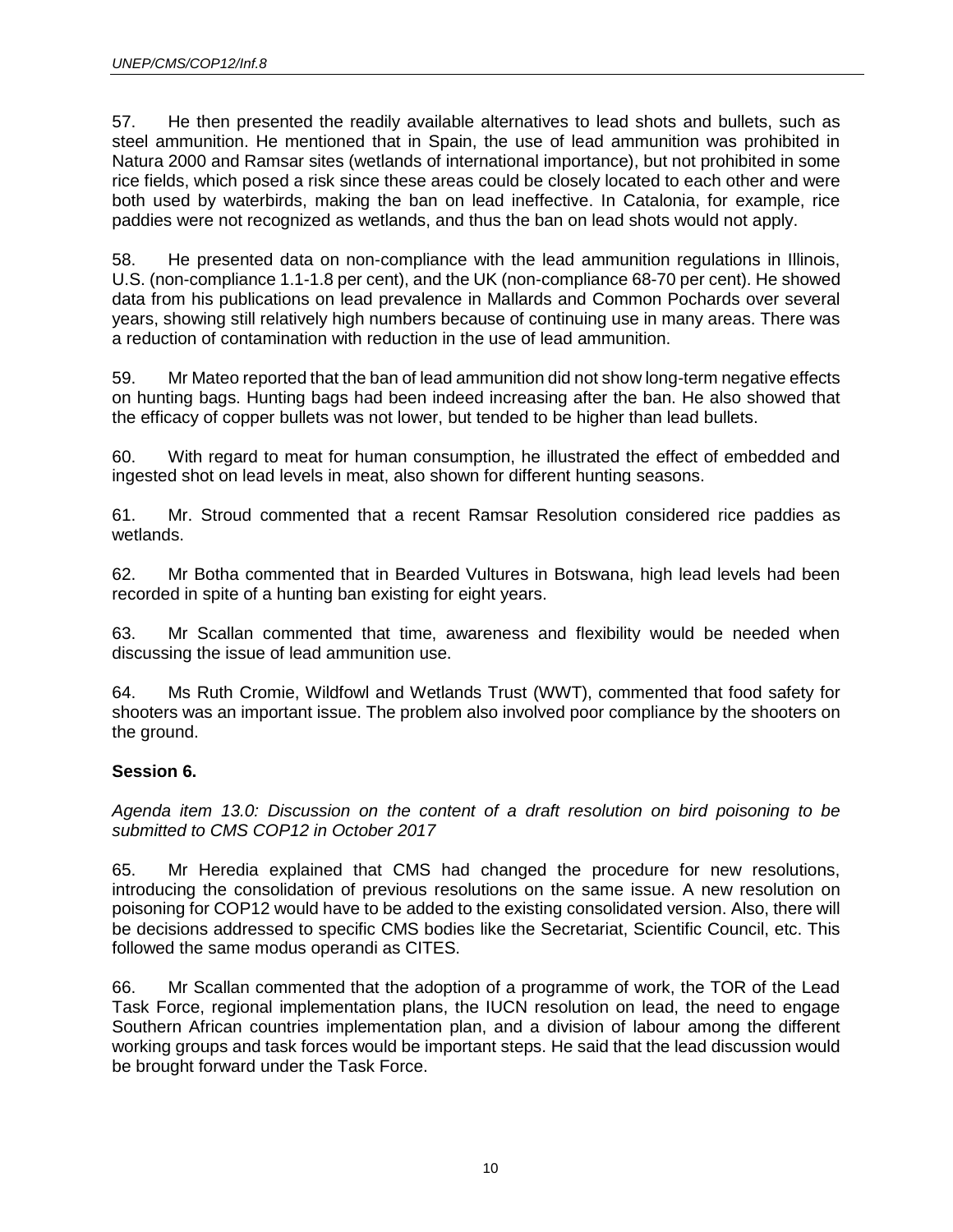67. Mr Mahdavi commented that regulatory and enforcement problems with regard to the accumulation of toxics and the process of speciation should be tackled in cooperation with IUCN.

68. Ms Crockford commented that the IUCN motions from the World Conservation Congress in September 2016 should be reflected in the resolution. She suggested a situation analysis on other taxa, and proposed a joint meeting with the IUCN/SSC.

69. Mr Juan Carlos Atienza, SEO, commented that it would be important that Parties identify barriers and obstacles and solve related problems.

70. Mr Rick Patterson, Sporting Arms and Ammunition Manufacturers' Institute (SAAMI), U.S., commented that the new text should build on IUCN motion 90, which states that wildlife management decision making should be based on ensuring self-sustaining wildlife populations. He commented that management actions must be proportionate to the risk.

71. Ms Crockford suggested that the submission of a resolution on pollution to UNEA should be considered and included in the planning.

72. It was generally agreed that a cross reference to the Vulture MsAP should be included.

*Agenda item 14.0: Composition of the Preventing Poisoning Working Group: expertise and geographical gaps*

73. Ms Mirande suggested to invite more experts on insecticides and particularly representatives from East Asia.

74. Mr Mateo suggested to invite more wildlife toxicologists.

75. Mr Mahdavi suggested to circulate a newsletter to the PPWG every three months.

76. Ms Crockford suggested to invite representatives of welfare associations, IFAW and IUCN/SSC.

77. Representation from the Vulture MsAP at the PPWG, was recommended.

78. Mr Scallan recommended to invite another expert on lead such as a member of the ammunition working group of FACE. He questioned the current approach of inviting only one representative per sector.

79. Mr Stroud and Ms Crockford commented that especially for implementing the POW and the issue of rodenticides and insecticides, it would be desirable to involve communications professionals in the discussion.

80. With regard to the geographic extension, Mr Plesnik recommended inviting experts from the former USSR.

81. Mr Botha, Endangered Wildlife Trust South Africa, suggested inviting experts from East and West Africa, and Munir Virani and Darcy Ogada from the Peregrine Fund.

82. Mr Biber, African-Eurasian Migratory Landbirds Action Plan (AEMLAP), suggested to invite a representative of the Landbirds Working Group.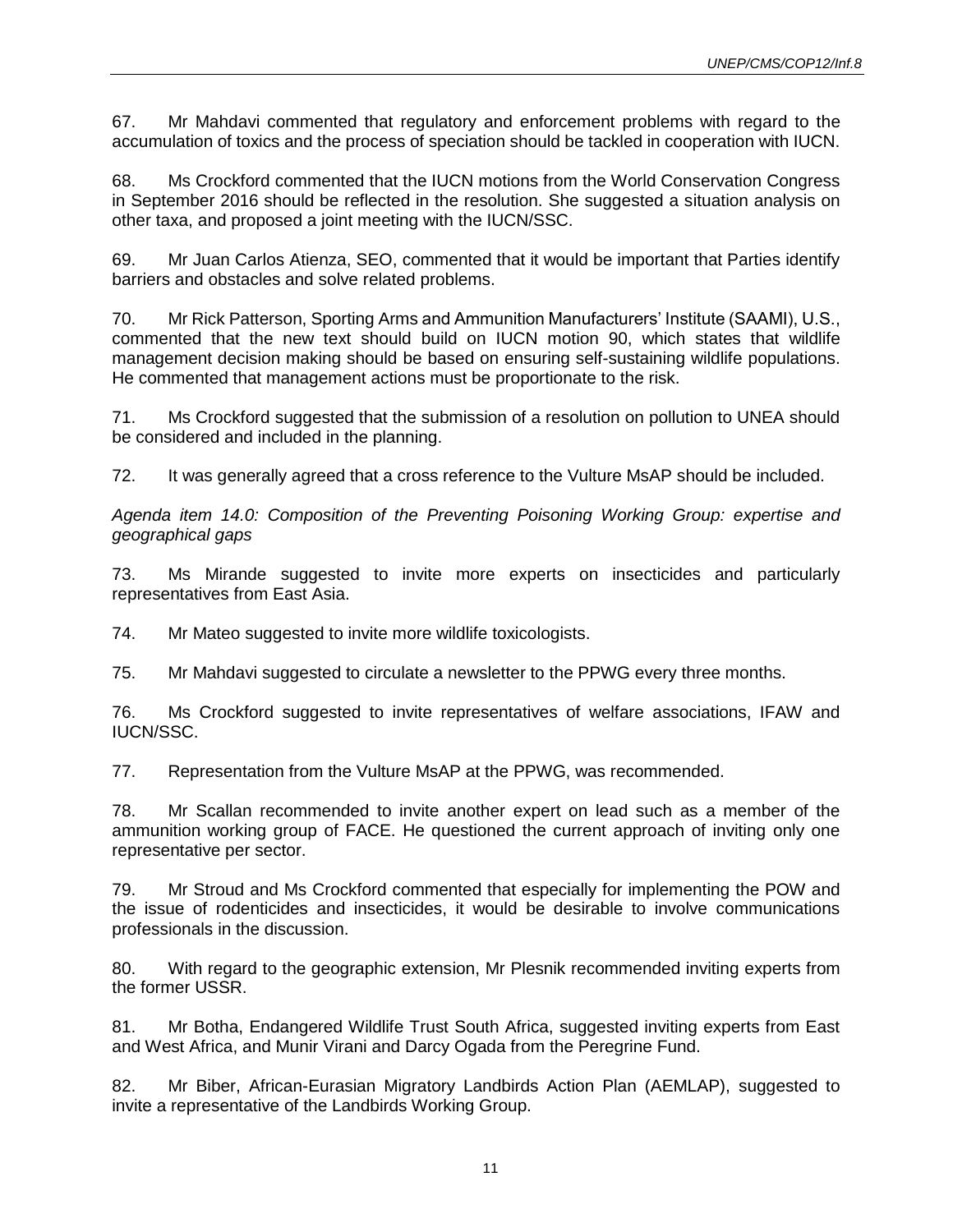83. Mr Green suggested inviting a representative of the heavy metals programme and the pharmaceutical pollution programme of UNEP.

84. Ms Crockford suggested inviting a representative of the Rotterdam Convention.

85. Mr Scallan suggested inviting a representative of a landowner's organization, and from the International Association for Falconry and Conservation of Birds of Prey (IAF).

86. Ms Mirande suggested holding regular teleconference via Skype and to use Zoom as a tool for communications.

87. Mr Mahdavi suggested inviting a representative of the Ramsar Convention.

88. Mr Patterson suggested inviting a representative of the fishing community, and agreed with Mr Stroud and Ms Crockford to involve a communications expert. He supported Mr Scallan in questioning the sector approach, adding that the more balanced representation in the working group were the better.

89. Mr Heredia asked all members of the PPWG to send their concrete suggestions for candidates to invite by email to the CMS Secretariat.

# *Agenda item 15.0: Priority workshops to be organized in the triennium 2017-2020*

90. With regard to future workshops, Ms Crockford suggested to hold a meeting of the new Lead Task Force back to back with another meeting. The same could be applied regarding the issue of pesticides.

91. Mr Mateo suggested linking meetings of the Society of Environmental Toxicology and Chemistry to CMS. He would be ready to propose it to the Society. A possible connection could be made via Richard Shore, the former working group chair. Meetings would take place in Brussels in May 2017 and the U.S. in November 2017. Proposals for workshops should be submitted eight months in advance.

92. Ms Crockford stated that this was an exciting suggestion.

93. Mr Stroud recommended adopting a regional approach in the POW, connected to subject areas.

94. Mr Atienza recommended to use the momentum when the EU presidency changed. He would be present in the lead discussion at EU level.

95. Mr Mahdavi suggested liaising with IUCN and to be present in their meetings.

96. Mr Green said that for the issue of mandatory testing, specialists from the Wildlife Ecotoxicology Group would be highly needed.

97. Ms Mirande said that she could find out about the possibility of organizing a meeting on bird poisoning in South-east Asia.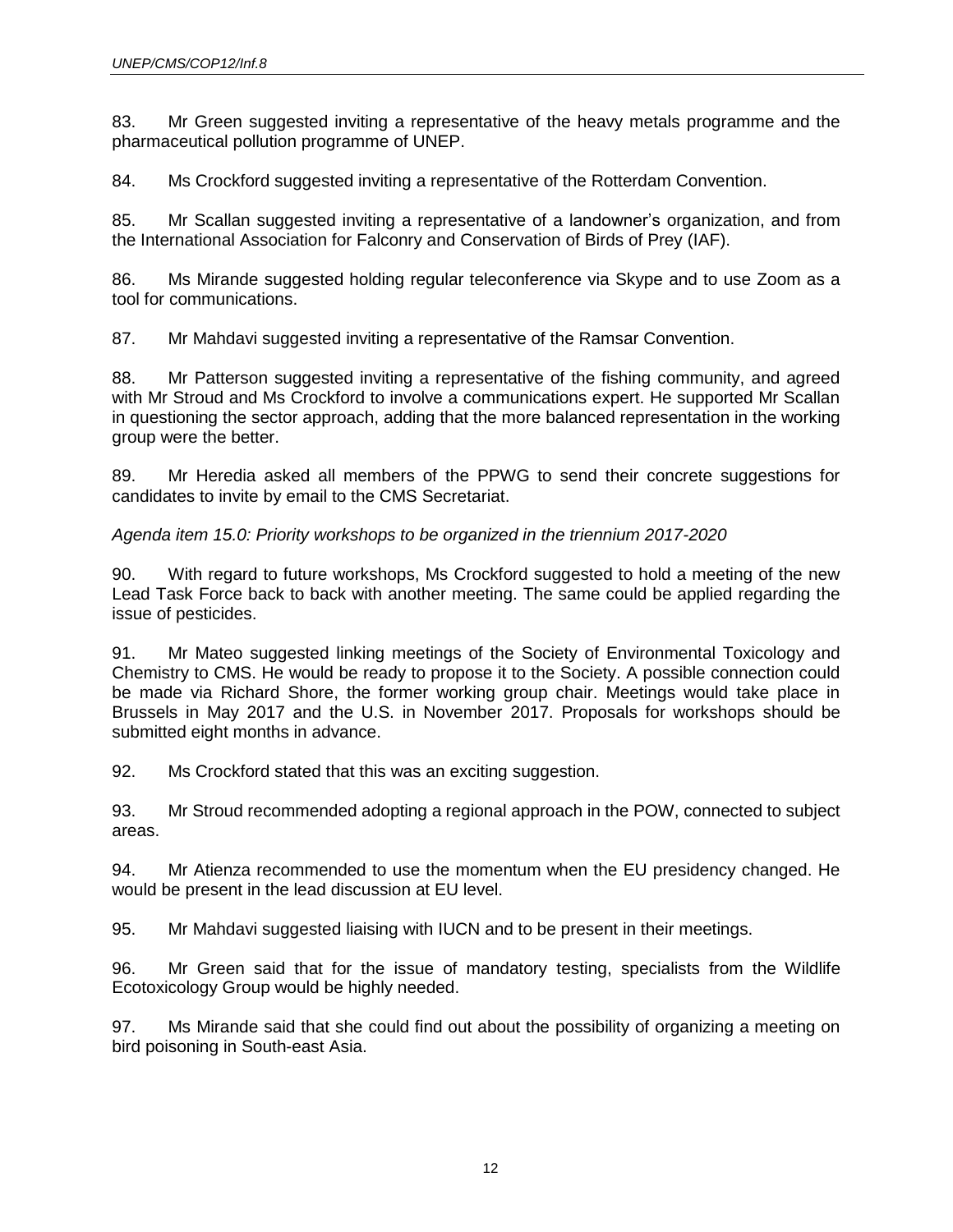# *Agenda item 16.0: Division of labour among different initiatives*

98. Ms Crockford suggested that the BGs on the POW topics could define which tasks could be covered by other working groups or initiatives. The poison-baits issue could be covered by the Vulture Working Group.

99. Mr Atienza highlighted that it would be important to search for synergies. He added that it would be helpful to have coordinators for each topic and a formal group of coordinators.

100. In response to Ms Crockford's suggestion, Mr Williams said that about 80 of the 150 actions contained in the Vulture MsAP were related to poisoning. These actions included the adoption of Task Groups on sentinel poisoning, belief-based used, intentional poisoning and a lead of the Vulture MsAP would be the aim in this respect. However, first, the action framework would needed to be finalized, since it was not in this developed stage yet.

101. Mr Biber mentioned that organizing workshops was expensive. Taking the example of land use, therefore, it would be useful to include issues on poisoning in order to be able to organize cross-cutting issue workshops, including AEWA and the Raptors MOU.

102. Ms Crockford mentioned that it would be important to avoid duplication of effort and make explicit reference in the POWs, but not a clear cut. The Vulture Working Group should take lead in vulture range states.

103. Mr Botha emphasized the importance to bring the Lead Task Force into the picture.

104. Mr Mahdavi suggested including more SDG related issues and response to the CBD Strategic Plan and Aichi Targets.

105. Ms Mirande mentioned that it would be useful to have a list of chemicals used for poisonbaiting.

106. Mr Botha said that belief-based use did not only affect vultures.

107. Mr Atienza said that BirdLife International could help to push Parties for submission of national reports.

108. Mr Hatzofe, Israel, said that Israel would submit the listing proposal for the Steppe Eagle and the Lappet-Faced Vulture.

# **Session 8.**

*Agenda item 17.0: Proposal for the establishment of a Lead Task Force (TF) and terms of reference (TOR)*

109. A draft of the TOR of the Lead Task Force (UNEP/CMS/PPWG2/Doc.4), which had been compiled by some experts of the PPWG and the CMS Secretariat, coordinated by Ms Cromie, was presented to the participants for discussion. The Chair read through the draft document and asked for comments from the participants.

110. It was mentioned that the focus of the TF should include military ammunition as an important source of contamination.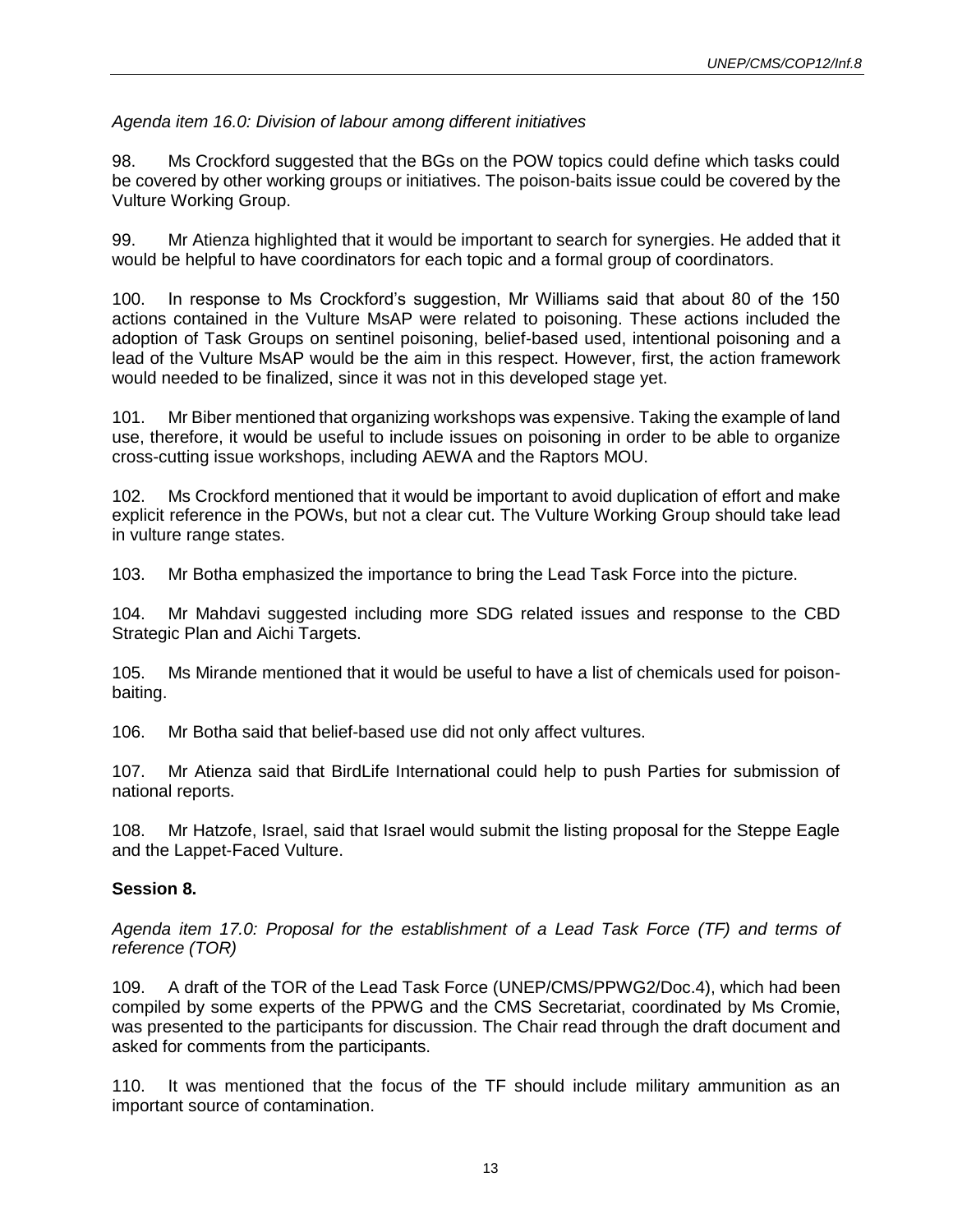111. Mr Andreotti, Italian National Institute for Environmental Protection and Research (ISPRA), commented that the TF should include experts, and representatives of political bodies should not be in the majority.

112. Mr Plesnik commented that the TF should not include too many "blue sky" experts, but should have a practical approach.

113. Ms Cromie suggested involving a technical shooting body expert in the TF.

114. Mr Green said that a technical ballistic expert would be needed.

115. Mr Williams recommended keeping the TF more open and thus more flexible to be able to involve experts on an ad-hoc basis when needed.

116. It was commented that there should be no distinction between members and observers.

117. Mr Andreotti commented that experts on soil remediation would be needed.

118. Mr Atienza said that a communication expert would be needed.

119. For section 5. Governance, it was recommended to replace the term "Coordinator" by the term "Chair".

120. Mr Heredia said that the setting up and invitation could be done by the CMS Secretariat. The Secretariat would compile the revised draft of the Lead TF TOR and circulate it to the members of the PPWG for comments.

121. Ms Crockford requested support and capacity from the CMS Secretariat for coordination of the TF.

122. Mr Stroud commented that the TF could suggest sources for funding of the coordinator.

123. Ms Cromie suggested holding at least one intersessional meeting and, feeling that the TF offered a positive opportunity for substantive progress on the issue of lead poisoning, sought the views of some of the shooting stakeholders who confirmed their optimism.

*Agenda item 18.0: Appointment of a Coordinator for the PPWG and discussion on funding for this position and for implementation of activities*

124. The Chair said that it was envisaged to appoint a coordinator for the PPWG. Mr Heredia explained that SEO/BirdLife Spain would be available for the interim coordination of the PPWG until a more permanent arrangement could be found, i.e. at least until CMS COP12.

125. At the suggestion of Ms Crockford, it was agreed that SEO/BirdLife would also coordinate the Lead TF on an interim basis until a more permanent arrangement could be found.

*Agenda item 19.0: Summary of workshop and next steps*

126. The Chair summarized the most important outcomes of the meeting and the next steps. The compiled POW and the draft of the TOR of the Lead TF would be circulated to all members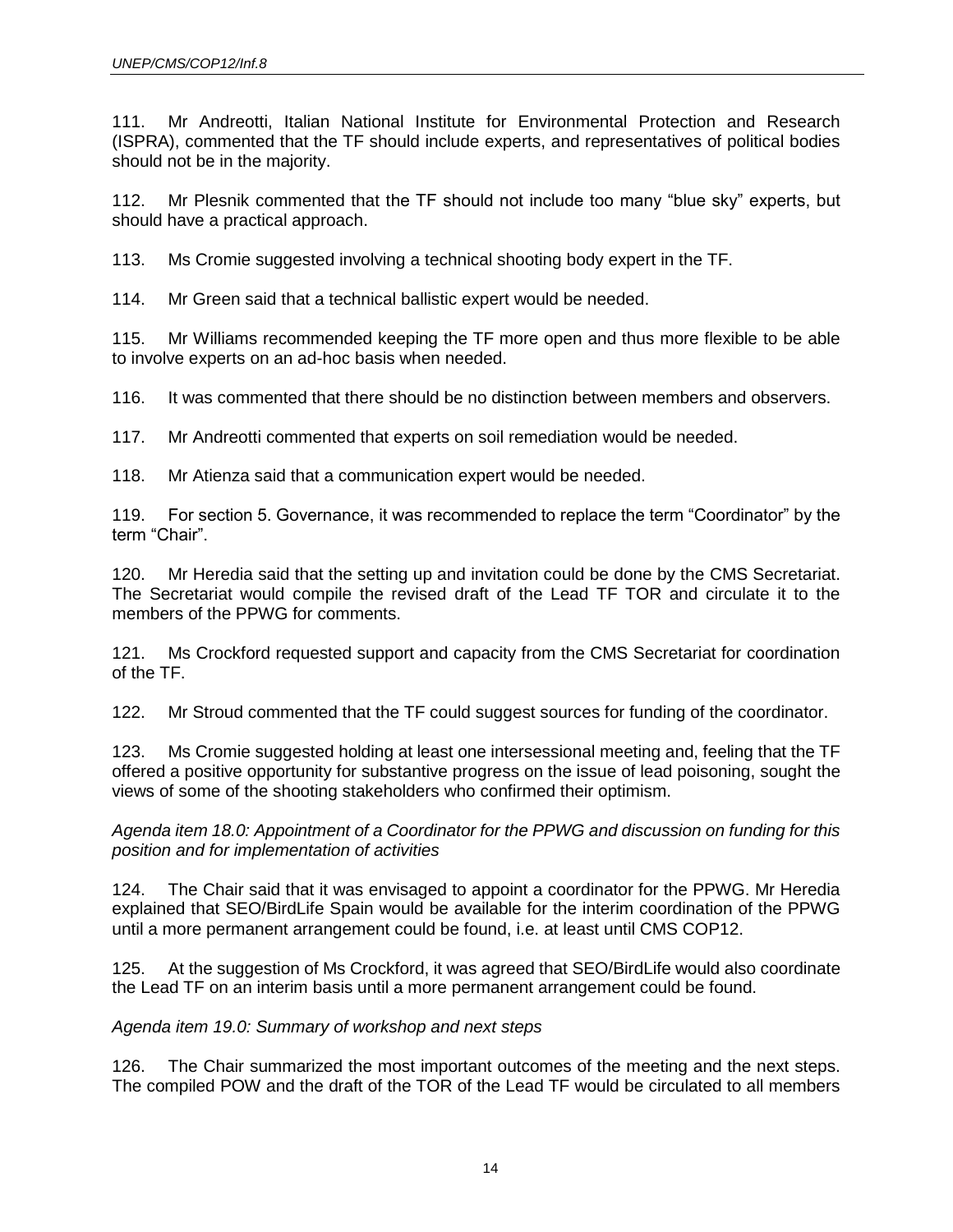of the PPWG2, together with a report of the meeting. The Secretariat would include all comments in a draft for a compiled resolution for COP12.

*Agenda item 20.0: Vote of thanks*

127. Mr Heredia thanked

• the Regional Government of Castilla-La Mancha for providing funding and venue,

• the Raptors MOU Coordinating Unit: Nick Williams and Jenny Rennell, for general support and funding participants to attend both meetings,

• SEO/BirdLife: Juan Carlos Atienza, David de la Bodega, Sara Cabezas, Jorge Fernandez Orueta and other staff behind the scenes,

- the supporting organizations: VCF, Vulture Specialist Group, BirdLife International,
- the break out group facilitators: Beatriz Arroyo, Jovan Andevski and Olivier Biber
- the rapporteurs and note takers: Rubén Moreno-Opo, Nicola Crockford and David Stroud,
- the personnel at San Servando Castle for coffee, food, hospitality and technical support,
- Tilman Schneider, who had just landed at CMS and had worked very hard to prepare this meeting,
- all workshop participants for working long hours and for their constructive attitude,
- Beatriz Arroyo for chairing the meeting despite suffering from back ache.

# *Agenda item 21.0: Closure of the meeting*

128. The Chair closed the meeting at 14:30hrs.

After the closure a documentary on bird poisoning in Cambodia was shown.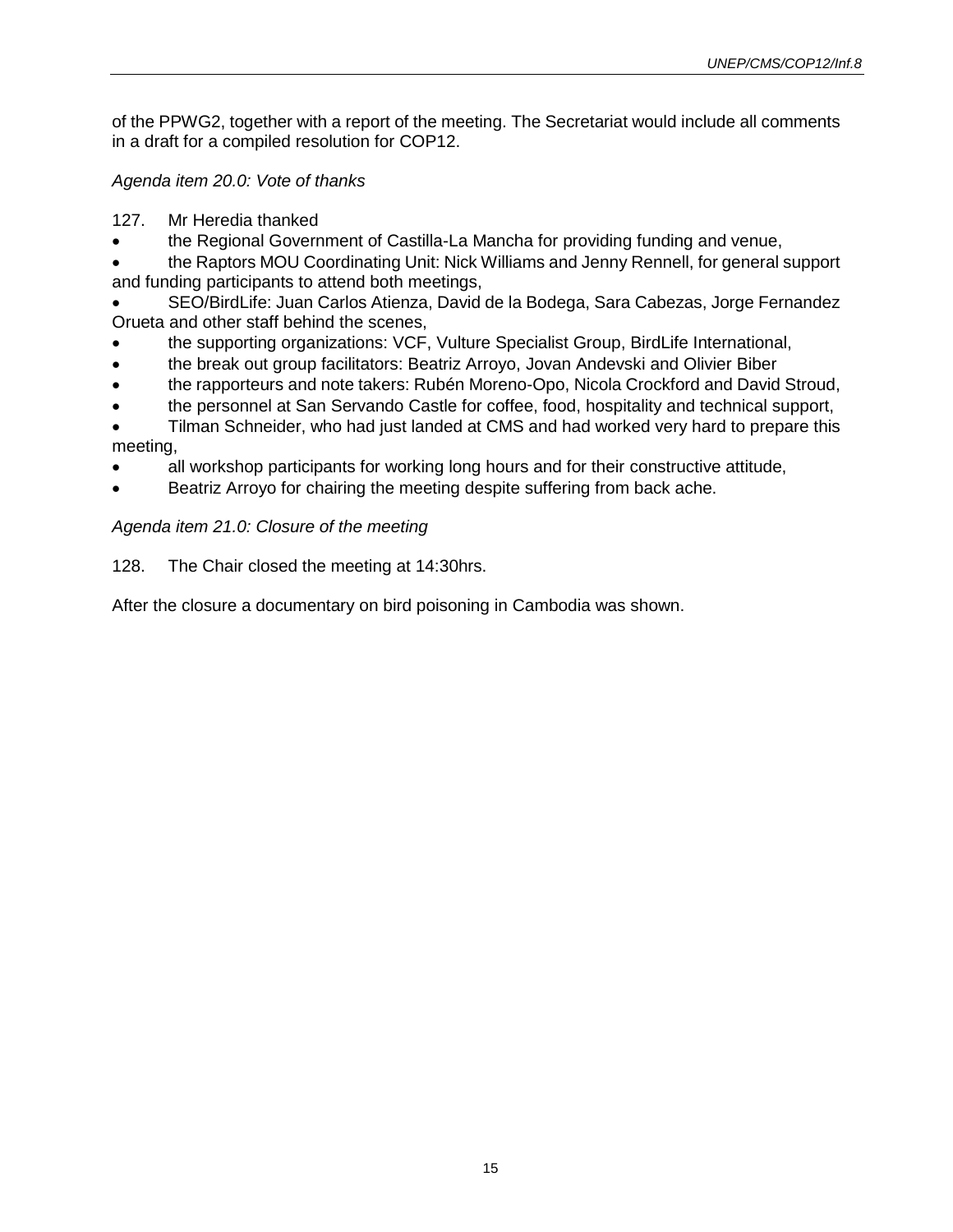### **ANNEX 1**

# **List of Participants of the 2nd Meeting of the CMS Preventing Poisoning Working Group**

### **Country Representatives**

**Cambodia** Masphal Kry

Deputy Director Department of Wildlife and Biodiversity Phnom Penh [masphalsnu@gmail.com](mailto:masphalsnu@gmail.com)

### **Iran**

Mohammad Asghari Tabari Expert Department of Environment Wildlife research Bureau-Deputy of Natural Environment and Biodiversity Pardisan ECO-PARK **Tehran** [mohammad\\_tabari@hotmail.com](mailto:mohammad_tabari@hotmail.com)

#### **Israel**

Ohad Hatzofe Avian Ecologist Israel Nature and Parks Authority 3 Am Veolamo st. [ohad@npa.org.il](mailto:ohad@npa.org.il)

### **Pakistan**

Sharif Baloch Conservator Wildlife and National Parks **Balochistan** Pakistan [sharifuddinbaloch@yahoo.com](mailto:sharifuddinbaloch@yahoo.com)

**South Africa** Andre Botha Endangered Wildlife Trust South Africa CMS Raptors MoU TAG 613 Fluorite Close [andreb@ewt.org.za](mailto:andreb@ewt.org.za)

### **Spain**

Rubén Moreno-Opo Technician, Spanish Ministry of Environment Pza. San Juan de la Cruz s/n 28071 **Madrid** [rmorenoopo@m](mailto:rmorenoopo@gmail.com)apama.es

### **United Kingdom**

David Stroud Senior Ornithologist UK Joint Nature Conservation Committee Monkstone House, City Road Peterborough PE1 1JY [David.Stroud@jncc.gov.uk](mailto:David.Stroud@jncc.gov.uk)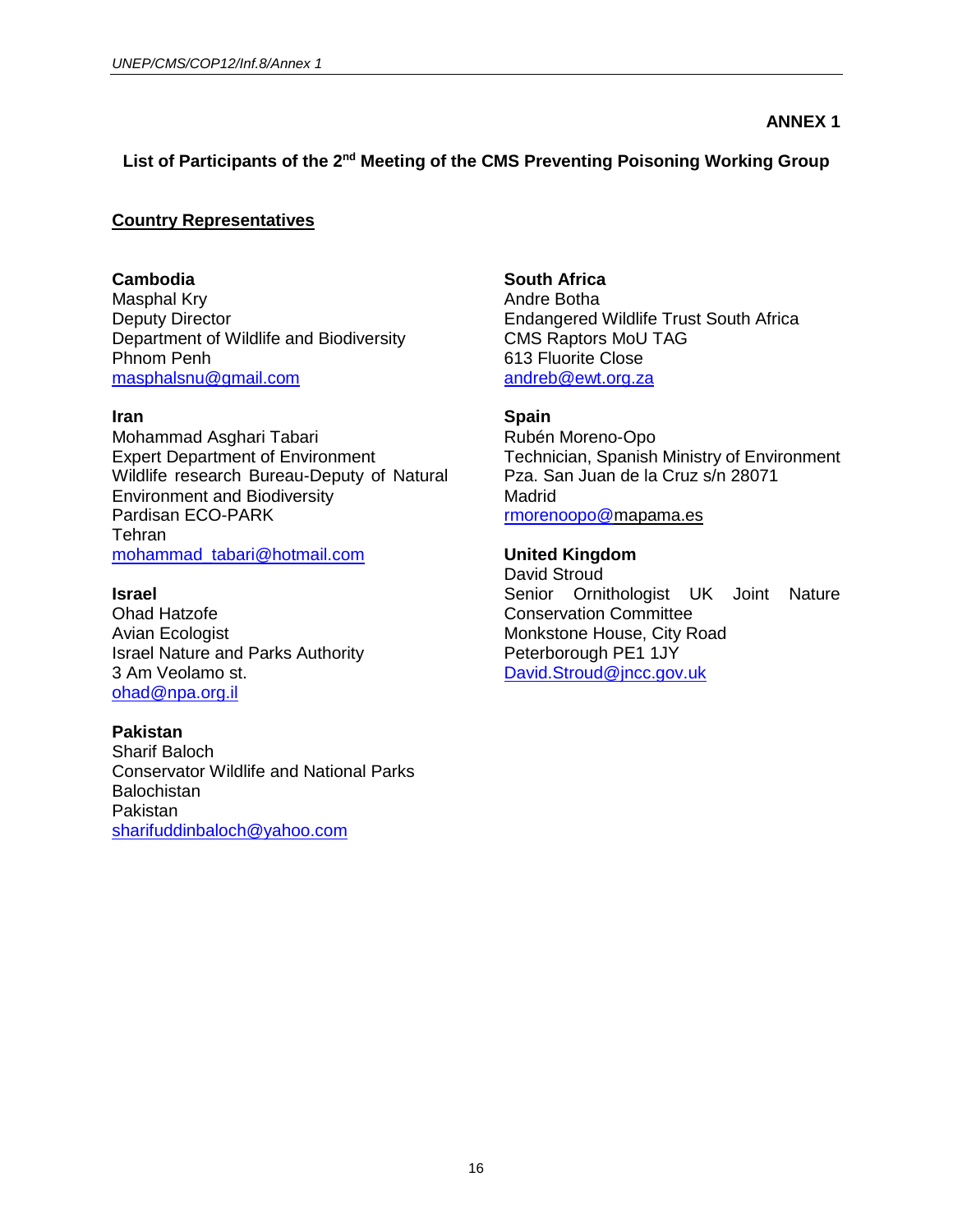# **Organizations**

# **AEWA Secretariat**

Sergey Dereliev Technical Officer UNEP/AEWA Secretariat UN Campus, Platz der Vereinten Nationen 1 53113 Bonn Germany [sergey.dereliev@unep-aewa.org](mailto:sergey.dereliev@unep-aewa.org)

# **Asociación Española de Agentes Forestales y de Medio Ambiente (AEAFMA)**

Luis Díaz Villaverde President Asociación Española de Agentes Forestales y de Medio Ambiente (AEAFMA) **Spain** [aeafma@gmail.com](mailto:aeafma@gmail.com)

# **BirdLife Cambodia**

Phearon Sum Project Manager BirdLife Phnom Penh [phearun.sum@birdlife.org](mailto:phearun.sum@birdlife.org)

# **FACE**

David Scallan Conservation Manager FACE European Federation for Hunting and **Conservation** Rue Frederick Pelletier 82 [david.scallan@face.eu](mailto:david.scallan@face.eu)

# **Guardia Civil Spain**

Luis Fernando Solanas Almale Environmental Protection Service Headquarter-Guardia Civil Second **Lieutenant** 32, Batalla del Salado St. Madrid, 28045 [lfsolanas@guardiacivil.es](mailto:lfsolanas@guardiacivil.es)

# **International Finance Corporation (IFC)**

Alvaro Camina Biodiversity Specialist International Finance Corporation World Bank Group Paseo Reina Cristina 32 1B, Spain [acaminacardenal@ifc.org](mailto:acaminacardenal@ifc.org)

# **International Crane Foundation (ICF)**

Claire Mirande Senior Director, Conservation Networking, International Crane Foundation 7103 Loper Road, Sauk City WI 535831 [mirande@savingcranes.org](mailto:mirande@savingcranes.org)

# **Instituto de Investigación en Recursos Cinegéticos (IREC) CSIC-UCLM-JCCM**

Beatriz Arroyo Instituto de Investigación en Recursos Cinegéticos (IREC) CSIC-UCLM-JCCM Ronda de Toledo 12 Ciudad Real Spain [beatriz.arroyo@uclm.es](mailto:beatriz.arroyo@uclm.es)

Judit Smits Visiting Sabbatical Professor IREC & Veterinary Medicine, University of Calgary, Canada [judit.smits@ucalgary.ca](mailto:judit.smits@ucalgary.ca)

Rafael Mateo **Director** Instituto de Investigación en Recursos Cinegéticos (IREC) CSIC-UCLM-JCCM Ronda de Toledo 12 Ciudad Real **Spain** [rafael.mateo@uclm.es](mailto:rafael.mateo@uclm.es)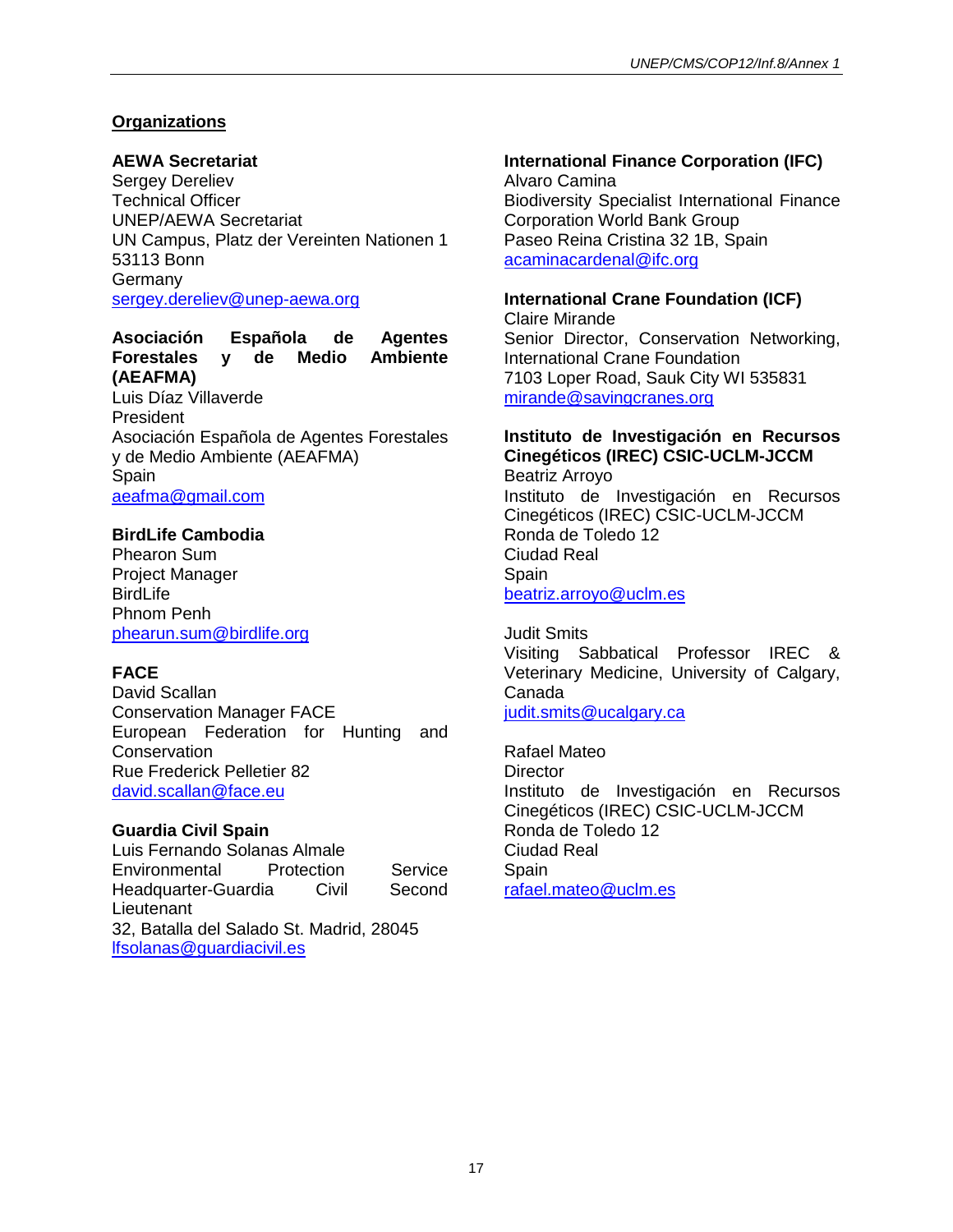# **Italian National Institute for Environmental Protection and Research (ISPRA)**

Alessandro Andreotti Researcher ISPRA Institute for Environmental Protection and Research Via Ca' Fornacetta 9 40064 Ozzano Emilia, Italy [alessandro.andreotti@isprambiente.it](mailto:alessandro.andreotti@isprambiente.it)

# **IUCN**

Violeta Barrios Programme Officer IUCN Centre for Mediterranean Cooperation Calle Marie Curie 22 Spain [violeta.barrios@iucn.org](mailto:violeta.barrios@iucn.org)

### **Nature Conservation Agency of the Czech Republic**

Jan Plesnik Adviser to Director of Nature Conservation Agency of the Czech Republic Kaplanova 1931, CZ-148 00 Praha 11- **Chodov** [jan.plesnik@nature.cz](mailto:jan.plesnik@nature.cz)

# **Raptors MOU Secretariat**

Nick P Williams Head of Coordinating Unit - CMS Raptors MoU c/o CMS Office - Abu Dhabi [nick.williams@cms.int](mailto:nick.williams@cms.int)

### **Royal Society for the Protection of Birds (RSPB)**

Neil Douglas RSPB UK HQ, The Lodge, Potton Road, Sandy, Bedfordshire, SG19 2DL United Kingdom [Neil.Douglas@rspb.org.uk](mailto:Neil.Douglas@rspb.org.uk)

Nicola Crockford Principal Policy Officer BirdLife International RSPB, The Lodge, Sandy SG19 2DL, UK [nicola.crockford@rspb.org.uk](mailto:nicola.crockford@rspb.org.uk)

### **Sporting Arms and Ammunition Manufacturers' Institute (SAAMI)**

Richard Patterson Executive Director Sporting Arms and Ammunition Manufacturers' Institute, INC 11 Mile Hill Road United States [rpatterson@saami.org](mailto:rpatterson@saami.org)

# **SEO/BirdLife**

David de la Bodega Expert on Environmental Crime and Poisoning Calle Melquiades Biencinto 34; 28053 Madrid, Spain [ddelabodega@seo.org](mailto:ddelabodega@seo.org)

Juan Carlos Atienza Head of Conservation Calle Melquiades Biencinto 34 28053 Madrid **Spain** [jcatienza@seo.org](mailto:jcatienza@seo.org)

Sara Cabezas-Díaz SEO/BirdLife Calle Melquiades Biencinto 34 28053 Madrid **Spain** [scabezas@seo.org](mailto:scabezas@seo.org)

Jorge Fernandez Ouets SEO/Bird Life Calle Melquiades Biencinto 34; 28053 Madrid, Spain [jorueta@seo.org](mailto:jorueta@seo.org)

### **Taif University**

Mohammed Shobrak Birds Adviser for Saudi Wildlife Authority and Dean of Academic Research Taif University Biology Department, Science Co Saudi Arabia [shobrak@saudibirds.org](mailto:shobrak@saudibirds.org)